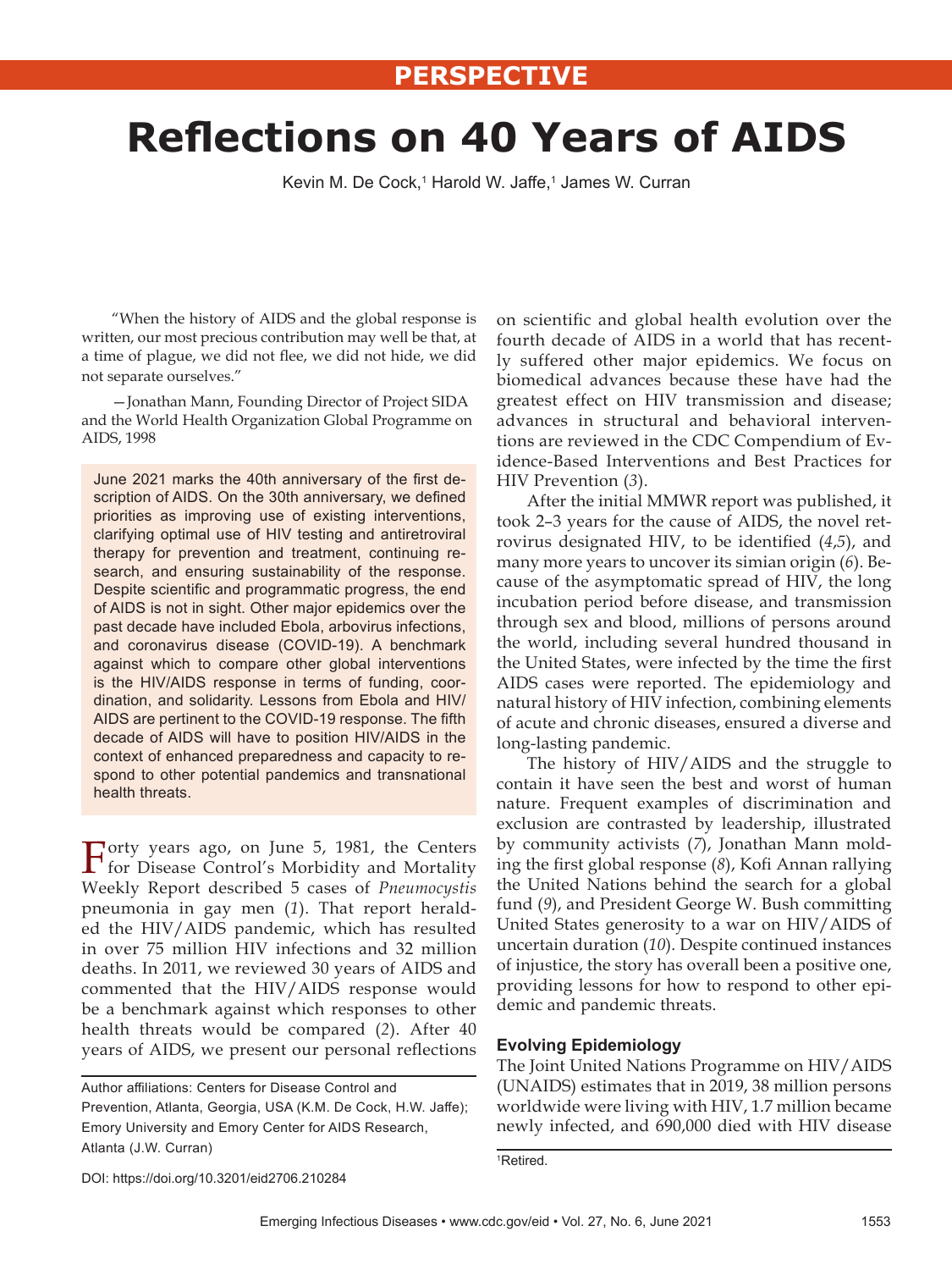(*11*). Compared with 2010 estimates, overall HIV incidence in 2019 decreased by 23% and mortality by 37%. However, age stratification shows that new infections have decreased by 52% among children but by only 13% among adults. With reduced mortality rates yet continued HIV incidence and population growth, the overall number of persons living with HIV was 24% greater in 2019 than in 2010.

Global summaries hide regional differences. The epicenter of the pandemic remains in East and southern Africa, which account for 54% of all HIV-infected persons and 43% of incident HIV infections and deaths (*11*). High prevalence of HIV-infected persons with unsuppressed viremia predicts high incidence and maintenance of community infection, an observation that applies to regions and countries, as well as specific populations such as men who have sex with men (MSM).

The next greatest HIV burden is in the Asia and Pacific region, where the population is vastly greater than that of East and southern Africa but there are 3.5 times fewer HIV-infected persons (*11*). Despite overall prevention progress, HIV incidence has not declined equally everywhere; little success has been seen in eastern Europe, the Middle East, and Central Asia.

Ever clearer is the global burden of HIV in key populations: MSM, transgender persons, people who inject drugs, sex workers and their clients, and incarcerated persons. In 2019, an estimated 62% of all new HIV infections were in members of those key populations (*11*). In 7 of the 8 UNAIDS regions, key populations accounted for 60%–99% of incident HIV infections; only in East and southern Africa, where the proportion was 28%, were new infections predominant in general populations (*11*).

Among high-income nations, the most heavily affected country is still the United States. In 2018, a total of 37,881 HIV infections were newly reported, with regional differences (*12*). In the South, the rate of new infections was more than twice that for the Midwest, where the rate was the lowest. Major disparities by race/ethnicity persist; the rate among Black/African American persons is 2 times that among Hispanic and 8 times that among White persons. Also associated with higher rates are factors indicating social deprivation and poverty, even allowing for racial and ethnic disparities. Among new HIV infections, 70% resulted from male-to-male sex. A cause for concern is potential overlap between the HIV/AIDS and opioid epidemics through increased drug injection and needle sharing, which has resulted in explosive HIV outbreaks (*13*).

# **Evolving Science and Program**

In our 2011 commentary (*2*), we considered the following as priorities: improving use of existing interventions, defining how best to use HIV testing and antiretroviral therapy (ART) for prevention as well as treatment, continuing the quest for new knowledge and interventions, and ensuring sustainability of the global response. By and large, progress has been made on all fronts.

After the CAPRISA 004 trial of precoital and postcoital use of tenofovir gel was published in 2010 (*14*), the Ring (*15*) and Aspire (*16*) studies (randomized, placebo-controlled trials in South Africa) examined the protective efficacy of a self-inserted vaginal ring impregnated with slow-release dapivirine, a nonnucleoside reverse transcription inhibitor. The overall efficacy rates for reducing HIV incidence were 31% (Ring) and 27% (Aspire); many questions about overall efficacy, adherence, and differences by age remained. This collective experience provided proof of concept for woman-controlled prevention but did not provide the definitive public health solution to high HIV incidence among young women in Africa.

Four pivotal randomized trials (*17*–*20*) of oral preexposure prophylaxis (PrEP) with Truvada (combination of tenofovir and emtricitabine) were pivotal for international licensing of the compound. The relevant trials studied MSM, transgender women having sex with men, and at-risk heterosexual persons. A review of evidence considered another 9 studies, some of tenofovir alone, in different populations including people who inject drugs (*21*). The pivotal trials showed reduced HIV incidence (44%–86%) with Truvada use. However, a consistent observation has been a strong association between efficacy and adherence; PrEP is effective, but the drugs need to be taken.

Subsequent research focused on differential tissue penetration of drugs to relevant anatomic sites in men and women and on modes of drug delivery. HIV Prevention Trials Network (HPTN) studies compared the prevention efficacy of the long-acting injectable drug cabotegravir with Truvada in men and transgender women who have sex with men (study 083 [*22*]) and in heterosexual women (study 084 [*23*]). Interim results showed that cabotegravir, delivered every 8 weeks by injection, was associated with 66% lower incidence than oral Truvada in study 083 and 89% less in study 084. The long half-life of cabotegravir enables intermittent dosing, but waning drug levels over time may become subtherapeutic, thus requiring additional interventions to prevent infection and preclude development of drug resistance.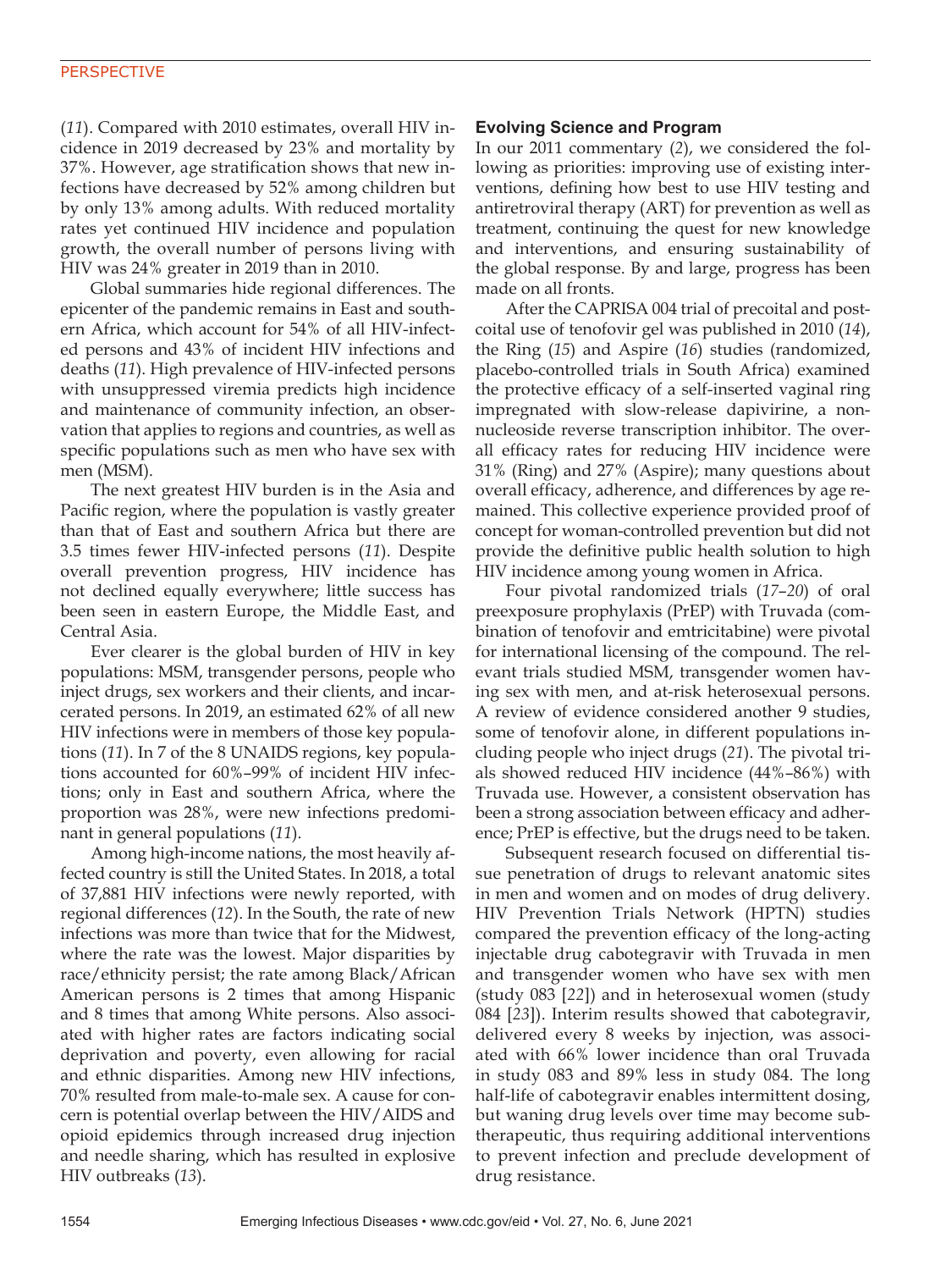In its 2016 guidelines, the World Health Organization (WHO) recommended public health use of PrEP, as have other national and international regulatory or advisory bodies. However, the enthusiasm engendered by PreP science needs to be tempered by consideration of cost, need for rigorous adherence, rising rates of other sexually transmitted infections and thus need for continued condom use, and contraception for women. Long-acting injectables could be a major advance, but accessibility and logistics for their delivery need to be considered.

Mathematical modeling and ecologic studies suggested that greatly increased delivery of ART could reduce HIV transmission at the community level. The definitive study showing that ART provided prevention benefits was the landmark HPTN 052 study (*24*), published in interim form in 2011. This trial among discordant couples found a 96% reduction in HIV transmission among those who started ART early versus those for whom it was deferred. Combined with an influential modeling study (*25*) that suggested that regular HIV testing and immediate use of ART could suppress and perhaps ultimately eliminate HIV transmission, the results of HPTN 052 led to studies in East and southern Africa of the so-called test and treat intervention (*26*–*29*). These studies were community randomized evaluations of widespread HIV testing and immediate ART compared with standard care; the primary endpoint was HIV incidence. These large, expensive implementation science studies yielded rich information but did not lead to local HIV elimination. Of the 4 studies, 2 showed no significant incidence reduction and the other 2 showed 20%–30% reduction.

One of the reasons for the unexpectedly modest differences in HIV incidence between intervention and control communities in the test and treat study was changing global practice with regard to when to start ART. In 2015, results of the START (*30*) and TEMPRANO (*31*) trials showed unequivocally that immediate ART, irrespective of CD4+ lymphocyte count, resulted in reduced HIV-associated disease and death, ending more than 2 decades of argument about when to start treatment. WHO rapidly changed global recommendations to immediately start ART, one result of which was erosion of differences between intervention and control communities in the test and treat trials.

Although test and treat did not reduce HIV incidence to the extent hoped for, the accumulated evidence supports the notion of early, universal ART for extending the lives of HIV-positive persons as well as reducing the prevalence of unsuppressed viremia, the

driver of HIV transmission. Large observational studies (*32*) showed that persons with suppressed viremia do not transmit the virus sexually, leading to the slogan "U = U"—undetectable equals untransmittable. This experience provides a much more compelling argument for active HIV case finding through increased HIV testing and partner notification, to enhance individual and public health through early treatment.

Although none of the approaches described provides a unique solution, the combination of widespread HIV testing, early ART for those infected, and PrEP for those at risk offers opportunity for substantially limiting the epidemic. Such approaches have been associated with reductions in new HIV infections among MSM in London, UK (*33*), and in New South Wales, Australia (*34*). In the United States, these advances—testing, case finding including through partner notification, universal treatment, PrEP, and rapid molecular investigation of clusters for service provision—have been incorporated into a revised national strategy for HIV elimination (*35*).

Progress toward an HIV vaccine remains discouraging. The only report of protective efficacy, published in 2009, has been the RV-144 study in Thailand (*36*), which investigated use of a recombinant canarypox vector vaccine (ALVAC-HIV) delivered in 4 monthly priming injections followed by a recombinant glycoprotein 120 subunit vaccine (AIDSVAX B/E) given in 2 additional injections. Reported efficacy was 26%–31%, but statistical and technical interpretation of these results was controversial (*37*). In 2016, the HVTN 702 study was launched in South Africa and used the same product as in the Thailand trial but modified for the dominant subtype C. After interim analysis, the study was halted for futility in early 2020 (*38*). Other efficacy studies of vaccines based on so-called mosaic immunogens from diverse HIV subtypes are in progress.

There has been great interest in broadly neutralizing antibodies to HIV, which some infected persons produce naturally and which might protect against a wide variety of strains. Two international trials of infusions with a broadly neutralizing antibody, VRC01, every 8 weeks showed relative protection against sensitive strains but no significantly reduced HIV incidence overall (*39*).

In 2014, UNAIDS launched its 90:90:90 initiative, aiming for 90% of persons with HIV infection to be diagnosed, 90% of those with an HIV diagnosis to receive ART, and 90% of those receiving treatment to show viral suppression by 2020. Globally, the respective proportions in 2019 were 81%, 82%, and 88%, so that an estimated 59% of persons living with HIV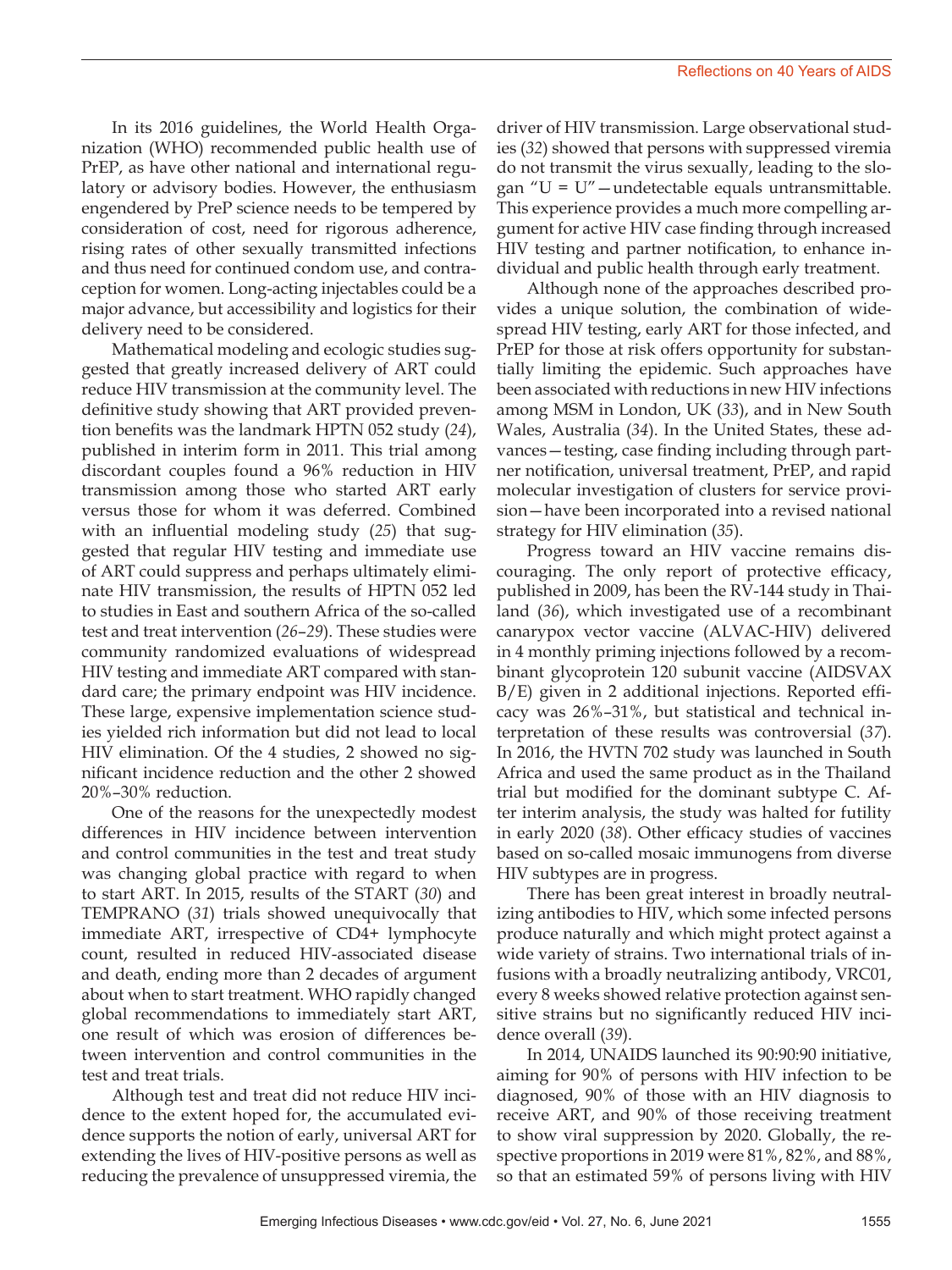## **PERSPECTIVE**

were showing viral suppression. Initially, 90:90:90 (with a goal of these numbers being 95s by 2030) was an advocacy proposal rather than an evidence-based initiative, but these targets have become adopted as policy promising "epidemic control," itself a concept requiring precise definition (*40*).

ART scale-up, increased male circumcision, and prevention of mother-to-child transmission have all contributed to encouraging advances in the most heavily affected regions of Africa (*11*,*41*,*42*). Successful program implementation and declines in new HIV infections and deaths, combined with scientific progress, have led to a certain complacency that "AIDS is over." Former US Secretary of State Hillary Clinton and staff promoted the idea that current tools could abruptly halt the epidemic. We largely agree with the 2018 judgment of the International AIDS Society–Lancet Commission on AIDS: "The HIV/AIDS community made a serious error by pursuing 'the end of AIDS' message" (*43*). Key populations, hiding in obscurity as well as in plain sight, will probably remain as reservoirs, even with highly performing programs. Experience in East and southern Africa has highlighted the challenge of adequate service provision to youth and men. Stigma and discrimination remain barriers in many parts of the world, and lack of an HIV cure (a priority research area) and vaccine remain scientific obstacles (*44*).

## **Evolving Global Health**

The HIV/AIDS pandemic has evolved in parallel with other global health events that necessarily influence how HIV/AIDS is perceived and prioritized. In a 2012 paper, author K.D.C. suggested that global health trends could best be analyzed through the lenses of development, public health, and health security (*45*). The fourth decade of AIDS started in the aftermath of the global financial crisis and the influenza (H1N1) pandemic and is finishing amid the coronavirus disease (COVID-19) pandemic. Although substantial progress has been made toward reducing maternal deaths, improving child survival rates, and scaling up programs for HIV/AIDS, malaria, and tuberculosis, the past decade has seen major disease outbreaks and a consequent focus on health security. Because of its sociodemographic effects, AIDS was portrayed as a security issue in United Nations discussions early in this century. With massive scale-up of treatment and prevention, HIV/AIDS is now perceived as another public health priority rather than a security emergency.

In 2014, Ebola was reported in Guinea, Liberia, and Sierra Leone, far west of previously recognized outbreaks. The epidemic lasted until mid-2016 and ultimately resulted in 28,646 reported cases and 11,323 deaths (*46*). Infections were exported to 3 other countries in Africa, several countries in Europe, and the United States. This health crisis resulted in widespread fear of possible global spread, unparalleled global mobilization of emergency health assistance including use of armed forces of the different high-income countries, and political involvement at the highest levels of governments and the United Nations. Subsequent outbreaks of Ebola have occurred in Uganda and the Democratic Republic of the Congo (DRC), including a large epidemic in conflict-ridden eastern DRC in 2018–2020 that resulted in 3,481 reported cases and 2,299 deaths (*47*). Underemphasized aspects of these Ebola epidemics were that cases over the past 6 years represent more than 90% of all cases reported cumulatively since recognition of Ebola in 1976; that vast geographic distances were involved; and that these outbreaks were largely urban, sometimes involving capital and other major cities. Ebola epidemiology has changed from that of an exotic, remote infection in Africa to one capable of causing extensive urban outbreaks threatening global health (*48*). Also of note was that field research conducted during the outbreaks under the most difficult conditions showed efficacy of a vaccine and therapeutics, both now considered the standard of care for Ebola (*49*,*50*).

Over the past decade, arboviral epidemic activity has been diverse. The epidemics of yellow fever in Angola and the DRC in 2015–2016 were the world's largest over the past 30 years. A total of 965 cases and 400 deaths were reported, but true numbers were far greater. Over 30 million persons were vaccinated, and shortage of yellow fever vaccine required healthcare providers to resort to the untested practice of fractionating vaccine doses (*51*). Huge epidemics of chikungunya and dengue occurred internationally; virus was transmitted to areas previously considered at low risk, such as Europe (*52*). In 2015, the Zika epidemic raised global concern when infection with this virus was shown to be associated with microcephaly in infants and with Guillain-Barré syndrome and to be sexually transmissible. The outbreak resulted in at least 3,700 cases of birth defects in the Americas (*53*).

In 2005, after the outbreak of severe acute respiratory syndrome (SARS), WHO revised its International Health Regulations (*54*). A key change was authority to declare a Public Health Emergency of International Concern, a health emergency that could result in international spread or required coordinated action. WHO has implemented this authority only 6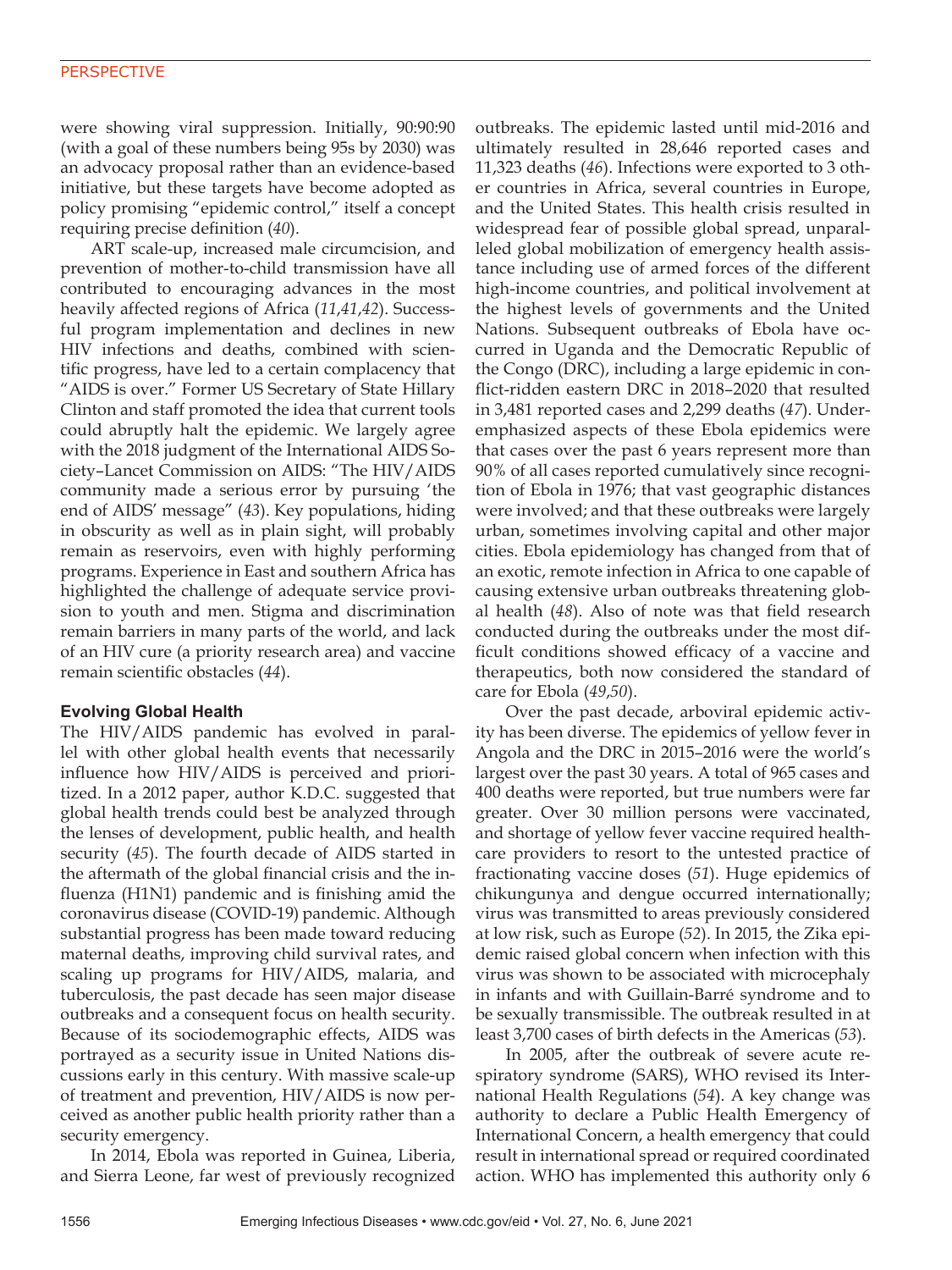times, 5 of them during the fourth decade of AIDS: for polio (2014), Ebola (2014 and 2019), Zika (2015), and COVID-19 (2019).

Related to health security are the interrelated challenges of global warming, demographic change, and migration. Climate change affects social and environmental determinants of health, such as access to clean air, water, shelter, and arable lands, but also exerts direct health effects. The United Nations High Commissioner for Refugees characterized 2010–2019 as "a decade of displacement," during which 100 million persons were forced to flee their homes, many because of conflict such as that in the Middle East. During 2014–2020, some 20,000 migrants crossing the Mediterranean Sea to Europe drowned, and another 12,000 or more were unaccounted for.

Broad themes that have dominated global health discourse include the transition from the era of the Millennium Development Goals (MDGs; 2000–2015) to that of the broader Sustainable Development Goals (SDGs; 2015–2030) (*55*) and the issue of universal health coverage. Other disease-specific programs require continued support, such as the unfinished efforts to eradicate polio and Guinea worm disease. The MDGs had 3 specific health goals relating to child survival; maternal health; and HIV/AIDS, tuberculosis, and malaria. Only 1 of the 17 SDGs is devoted to health, SDG3, which has 13 targets and 28 indicators. Specifically, SDG3 calls for: "By 2030, end the epidemics of AIDS, tuberculosis, malaria and neglected tropical diseases and combat hepatitis, water-borne diseases and other communicable diseases." Another target and WHO priority is provision of universal health coverage, global access to decent healthcare, and protection against penury from out-of-pocket health expenditures. HIV/AIDS exists in a crowded and complex global health space.

# **Preparing for the Fifth Decade of AIDS**

As the world emerged from the financial crisis a decade ago, there was concern that HIV/AIDS funding might be constrained. Development assistance for health reached \$40.6 billion in 2019, an increase of 15% over the amount in 2010 (*56*). Approximately half of this assistance goes to HIV/AIDS, especially for treatment, and to newborn, maternal, and child health. Thus, although health security has eclipsed health development and global public health in this fourth decade of AIDS, financial commitments have been largely maintained.

The overall annual spending on HIV/AIDS by low- and middle-income countries is ≈\$20.2 billion, of which ≈\$9.5 billion represents donor funding.

UNAIDS consistently communicates that to meet SDG targets, overall spending on HIV/AIDS needs to increase by ≈40%. Nonetheless, this HIV-specific spending is privileged compared with funding for other high-impact diseases in low-income settings, such as malaria and tuberculosis. AIDS is no longer among the 10 leading causes of death globally and is now widely viewed as a medically manageable disease. HIV/AIDS prioritization and funding may be justified by the youthful groups affected and its lifelong nature, but this view may be increasingly challenged. Expecting the United States to pay indefinitely for most of the world's HIV/AIDS response is unrealistic. The end of the SDG era in 2030 will probably come with reappraisal of global commitments, including those for global health funding, diseasespecific focus, and maintenance of single-disease organizations such as UNAIDS. Over the coming years, HIV/AIDS programs need to show good fiscal management and epidemiologic results, and affected countries need to shoulder an increased share of their disease burdens.

#### **Lessons from HIV/AIDS and Other Epidemics**

The most dramatic epidemics in recent time (COV-ID-19 [*57*], Ebola, and HIV/AIDS) involve quite different biological agents and challenges yet also raise common themes and questions. Especially needed are global responses to challenges that transcend national borders. Pathogen emergence is enhanced by globalization, but globalized systems are needed to address an interconnected worldwide emergency. The slogan "no one is safe until everyone is safe" has been heard in relation to COVID-19, but it was said years ago about HIV. And global health needs global funding.

Individual leaders and organizations have performed valiant work on COVID-19, yet countries have isolated themselves in all senses, resulting in global fragmentation. Major powers look inward yet are reluctant to cede space, and the influence of multilateral agencies is limited. WHO was heavily criticized after the Ebola epidemic in West Africa but is constrained by restricted authority, inadequate funding, and unrealistic expectations from member states. Repeated calls for WHO reform are unclear about what is really wanted.

Honesty is required concerning preparedness and surveillance. The Ebola epidemic in West Africa became as severe as it did because the 3 affected countries had been neglected for years and had no functioning surveillance and public health infrastructure. We cannot say that severe acute respiratory syndrome coronavirus 2 (SARS-CoV-2) was completely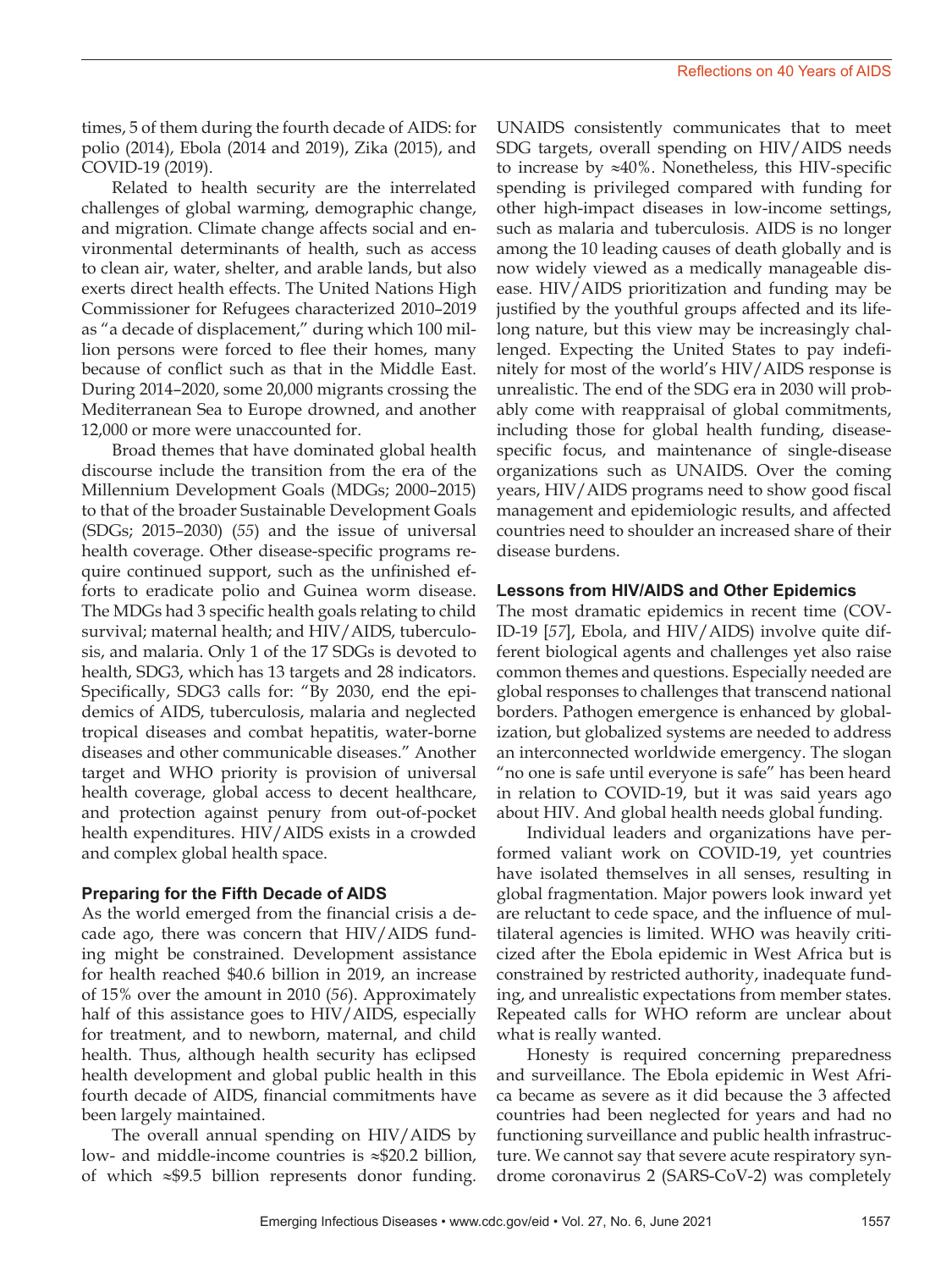# **PERSPECTIVE**

unexpected; the literature on pandemic threats is voluminous. SARS in 2002–2003 was severe but not widespread; the 2009 influenza (H1N1) pandemic was widespread but not severe. It is hubristic to assume that pathogen severity and spread would always segregate, yet we were not prepared. Preparedness metrics can give false reassurance, witnessed by the lamentable response to COVID-19 in the United States in 2020. "Never again" was the mood after the Ebola epidemic in West Africa, but preparedness just seems too hard and costly. Perhaps true preparedness exists only in the military, where personnel train continuously for wars they hope will never happen.

As a result of technologic advances such as whole-genome sequencing, scientific progress on CO-VID-19 has been breathtakingly rapid compared with early laboratory research on HIV. We hope to not see a replay of the early history of ART, with scientific advances relating to COVID-19, and specifically vaccines, not being rapidly or equitably accessible everywhere. "Vaccine nationalism" is a new term raising the specter of lower risk groups in high-income countries receiving vaccine before, for example, frontline healthcare workers in low-income settings. Healthcare workers have been disproportionately affected by Ebola and COVID-19, highlighting the need for much greater investment in infection prevention and control in healthcare settings worldwide. Attention and innovation are required to ensure maintenance of HIV and other essential public health services amid other outbreaks such as COVID-19.

Although initially slow, the HIV/AIDS response over the years has been a beacon in global health for respect for individuals and their rights and for health equity. More reflection is required with regard to what the responses to HIV and Ebola have taught us and how they might be relevant to COVID-19 and other future epidemics.

#### **Conclusions**

Although great need remains, the past decade has seen scientific and programmatic successes with regard to the HIV/AIDS priorities we defined after 30 years of AIDS. Existing interventions have been scaled up, and new tools such as PrEP and long-lasting drug preparations have been introduced. The roles of HIV testing and ART for treatment and prevention have been clarified, and the need for immediate ART for all HIV-infected persons has been proven. The global HIV/AIDS response has been sustained, financing has been maintained, and the world has kept focus on the SDGs. Mann's judgment that "we did not separate ourselves" remains justified. We must also accept that political promises of "the end of AIDS" were hyperbole that current epidemiology does not support.

The COVID-19 pandemic has exploited the fault lines of global systems and existing inequalities in a way that HIV did early on. Regrettably, the solidarity that HIV/AIDS engendered has not yet been carried over. In retrospect, the recent epidemics of Ebola in West Africa and DRC were preparation for the COV-ID-19 pandemic, but follow-through was lacking. The fifth decade of AIDS will take us to the SDG target date and reassessment of global health and development priorities. HIV/AIDS may not be central to global health discourse as it was earlier, but it will remain a yardstick by which to judge commitment and efforts, including, and especially in relation to, health security.

## **Addendum**

On February 7, 2021, the Ministry of Health of DRC reported a laboratory-confirmed case of Ebola in North Kivu Province, the most heavily affected province during the 2018–2020 outbreak in eastern Congo. The case-patient experienced symptom onset on January 25, 2021, and died in Butembo, a city of ≈1 million persons, on February 4, 2021. She was reportedly linked epidemiologically to an Ebola survivor, and genetic sequencing reportedly showed phylogenetic association with the earlier outbreak rather than a new spillover event. As of February 8, 2021, a total of 118 contacts were being investigated (https://www.who. int/emergencies/diseases/ebola/ebola-2021-northkivu, https://www.who.int/csr/don/10-february-2021-ebola-drc/en).

Separately, on February 14, 2021, the Ministry of Health of the Republic of Guinea reported an outbreak of Ebola in the subprefecture of Gouécké, Nzérékoré Region, the first report of Ebola in Guinea since the 2014–2016 epidemic. The index case-patient, a nurse, experienced symptoms on January 18, 2021, and died on January 28, 2021. A total of 6 secondary Ebola cases were reported, 1 in a traditional practitioner who cared for the index case-patient and 5 in family members attending her subsequent funeral. Of the 7 case-patients, 5 died. As of February 15, 2021, a total of 192 contacts were being investigated, including in the capital city, Conakry (https://www.who.int/emergencies/diseases/ebola/ ebola-2021-nzerekore-guinea, https://www.who.int/ csr/don/17-february-2021-ebola-gin/en).

#### **About the Author**

Dr. De Cock retired from CDC in December 2020. He had previously served as founding director of Projet RETRO-CI, Abidjan, Côte d'Ivoire; director of the CDC Division of HIV/AIDS Prevention, Surveillance and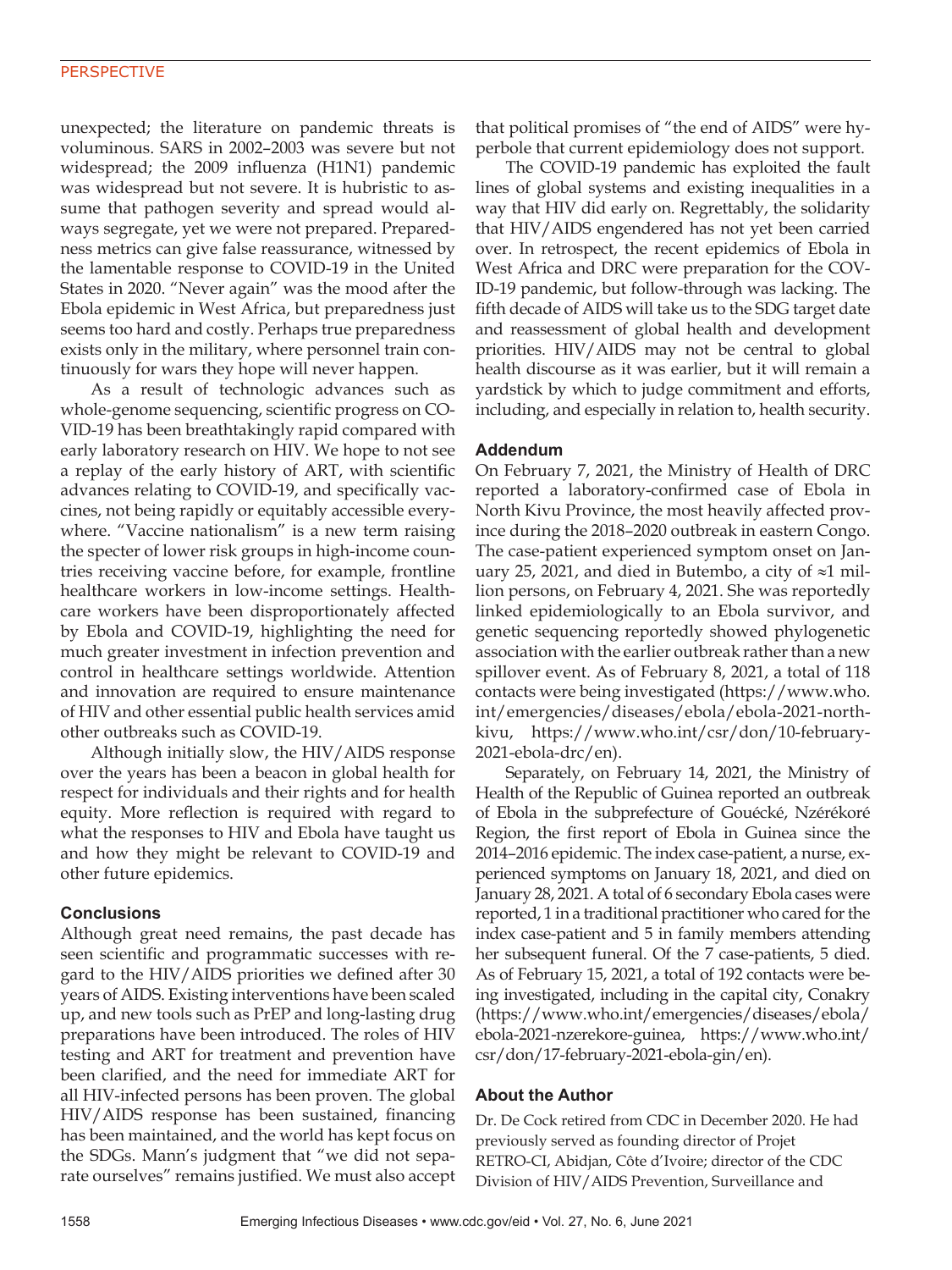Epidemiology; director of the WHO Department of HIV/AIDS; founding director of the CDC Center for Global Health; and director, CDC Kenya.

### **References**

- 1. Centers for Disease Control. Pneumocystis pneumonia— Los Angeles. MMWR Morb Mortal Wkly Rep. 1981;30:1–3. PMID: 6265753
- 2. De Cock KM, Jaffe HW, Curran JW. Reflections on 30 years of AIDS. Emerg Infect Dis. 2011;17:1044–8. https://doi.org/10.3201/eid/1706.100184
- 3. Centers for Disease Control and Prevention. Compendium of evidence-based interventions and best practices for HIV prevention [cited 2021 Apr 18]. https://www.cdc.gov/ hiv/research/interventionresearch/compendium/ index.html
- Barré-Sinoussi F, Chermann J-C, Rey F, Nugeyre MT, Chamaret S, Gruest J, et al. Isolation of a T-lymphotropic retrovirus from a patient at risk for acquired immune deficiency syndrome (AIDS). Science. 1983;220:868–71. https://doi.org/10.1126/science.6189183
- 5. Popovic M, Sarngadharan MG, Read E, Gallo RC. Detection, isolation, and continuous production of cytopathic retroviruses (HTLV-III) from patients with AIDS and pre-AIDS. Science. 1984;224:497–500. https://doi.org/10.1126/ science.6200935
- 6. Hahn BH, Shaw GM, De Cock KM, Sharp PM. AIDS as a zoonosis: scientific and public health implications. Science. 2000;287:607–14. https://doi.org/10.1126/ science.287.5453.607
- 7. France D. How to survive a plague: the inside story of how citizens and science tamed AIDS. New York: Alfred Knopf; 2016.
- 8. Merson M, Inrig S. The AIDS pandemic. Searching for a global response. 2018. Cham (Switzerland); Springer International Publishing; 2018. p. 25–113.
- 9. Piot P. No time to lose. A life in pursuit of deadly viruses. New York: W.W. Norton & Co.; 2012. p. 316–34.
- 10. Fauci AS, Eisinger RW. PEPFAR—15 years and counting the lives saved. N Engl J Med. 2018;378:314–6. https://doi.org/10.1056/NEJMp1714773
- 11. Joint United Nations Programme on HIV/AIDS. UNAIDS data 2020 [cited 2021 Apr 18]. https://www.unaids.org/sites/ default/files/media\_asset/2020\_aids-data-book\_en.pdf
- 12. Centers for Disease Control and Prevention. HIV surveillance report, 2018 (Preliminary); vol. 30 [cited 2021 Mar 14]. http://www.cdc.gov/hiv/library/reports/ hiv-surveillance.html
- 13. Peters PJ, Pontones P, Hoover KW, Patel MR, Galang RR, Shields J, et al.; Indiana HIV Outbreak Investigation Team. HIV infection linked to injection use of oxymorphone in Indiana, 2014–2015. N Engl J Med. 2016;375:229–39. https://doi.org/10.1056/NEJMoa1515195
- 14. Abdool Karim Q, Abdool Karim SS, Frohlich JA, Grobler AC, Baxter C, Mansoor LE, et al.; CAPRISA 004 Trial Group. Effectiveness and safety of tenofovir gel, an antiretroviral microbicide, for the prevention of HIV infection in women. Science. 2010;329:1168–74. https://doi.org/10.1126/ science.1193748
- 15. Nel A, van Niekerk N, Kapiga S, Bekker L-G, Gama C, Gill K, et al.; Ring Study Team. Safety and efficacy of a dapivirine vaginal ring for HIV prevention in women. N Engl J Med. 2016;375:2133–43. https://doi.org/10.1056/ NEJMoa1602046
- 16. Baeten JM, Palanee-Phillips T, Brown ER, Schwartz K, Soto-Torres LE, Govender V, et al.; MTN-020–ASPIRE Study Team. Use of a vaginal ring containing dapivirine for HIV-1 prevention in women. N Engl J Med. 2016;375:2121–32. https://doi.org/10.1056/NEJMoa1506110
- 17. Grant RM, Lama JR, Anderson PL, McMahan V, Liu AY, Vargas L, et al.; iPrEx Study Team. Preexposure chemoprophylaxis for HIV prevention in men who have sex with men. N Engl J Med. 2010;363:2587-99. https://doi.org/10.1056/NEJMoa1011205
- 18. Baeten JM, Donnell D, Ndase P, Mugo NR, Campbell JD, Wangisi J, et al.; Partners PrEP Study Team. Antiretroviral prophylaxis for HIV prevention in heterosexual men and women. N Engl J Med. 2012;367:399–410. https://doi.org/ 10.1056/NEJMoa1108524
- 19. McCormack S, Dunn DT, Desai M, Dolling DI, Gafos M, Gilson R, et al. Pre-exposure prophylaxis to prevent the acquisition of HIV-1 infection (PROUD): effectiveness results from the pilot phase of a pragmatic open-label randomised trial. Lancet. 2016;387:53–60.
- 20. Molina J-M, Capitant C, Spire B, Pialoux G, Cotte L, Charreau I, et al.; ANRS IPERGAY Study Group. On-demand preexposure prophylaxis in men at high risk for HIV-1 infection. N Engl J Med. 2015;373:2237–46. https://doi.org/10.1056/NEJMoa1506273
- 21. National Institute for Health and Care Excellence. Pre-exposure prophylaxis of HIV in adults at high risk: Truvada (emtricitabine/tenofovir disoproxil). Evidence summary. [ESNM78] [cited 2021 Mar 14]. https://www.nice. org.uk/advice/esnm78/chapter/full-evidence-summary
- 22. National Institutes of Health. Long-acting injectable form of HIV prevention outperforms daily pill in NIH study [cited 2021 Apr 18]. https://www.nih.gov/news-events/newsreleases/long-acting-injectable-form-hiv-preventionoutperforms-daily-pill-nih-study
- 23. National Institutes of Health. NIH study finds long-acting injectable drug prevents HIV acquisition in cisgender women [cited 2021 Apr 18]. https://www.nih.gov/news-events/ news-releases/nih-study-finds-long-acting-injectable-drugprevents-hiv-acquisition-cisgender-women
- 24. Cohen MS, Chen YQ, McCauley M, Gamble T, Hosseinipour MC, Kumarasamy N, et al.; HPTN 052 Study Team. Prevention of HIV-1 infection with early antiretroviral therapy. N Engl J Med. 2011;365:493–505. https://doi.org/ 10.1056/NEJMoa1105243
- 25. Granich RM, Gilks CF, Dye C, De Cock KM, Williams BG. Universal voluntary HIV testing with immediate antiretroviral therapy as a strategy for elimination of HIV transmission: a mathematical model. Lancet. 2009;373:48–57. https://doi.org/10.1016/S0140-6736(08)61697-9
- 26. Iwuji CC, Orne-Gliemann J, Larmarange J, Balestre E, Thiebaut R, Tanser F, et al.; ANRS 12249 TasP Study Group. Universal test and treat and the HIV epidemic in rural South Africa: a phase 4, open-label, community cluster randomised trial. Lancet HIV. 2018;5:e116–25. https://doi.org/10.1016/ S2352-3018(17)30205-9
- 27. Havlir DV, Balzer LB, Charlebois ED, Clark TD, Kwarisiima D, Ayieko J, et al. HIV testing and treatment with the use of a community health approach in rural Africa. N Engl J Med. 2019;381:219–29. https://doi.org/10.1056/ NEJMoa1809866
- 28. Makhema J, Wirth KE, Pretorius Holme M, Gaolathe T, Mmalane M, Kadima E, et al. Universal testing, expanded treatment, and incidence of HIV infection in Botswana. N Engl J Med. 2019;381:230–42. https://doi.org/10.1056/ NEJMoa1812281